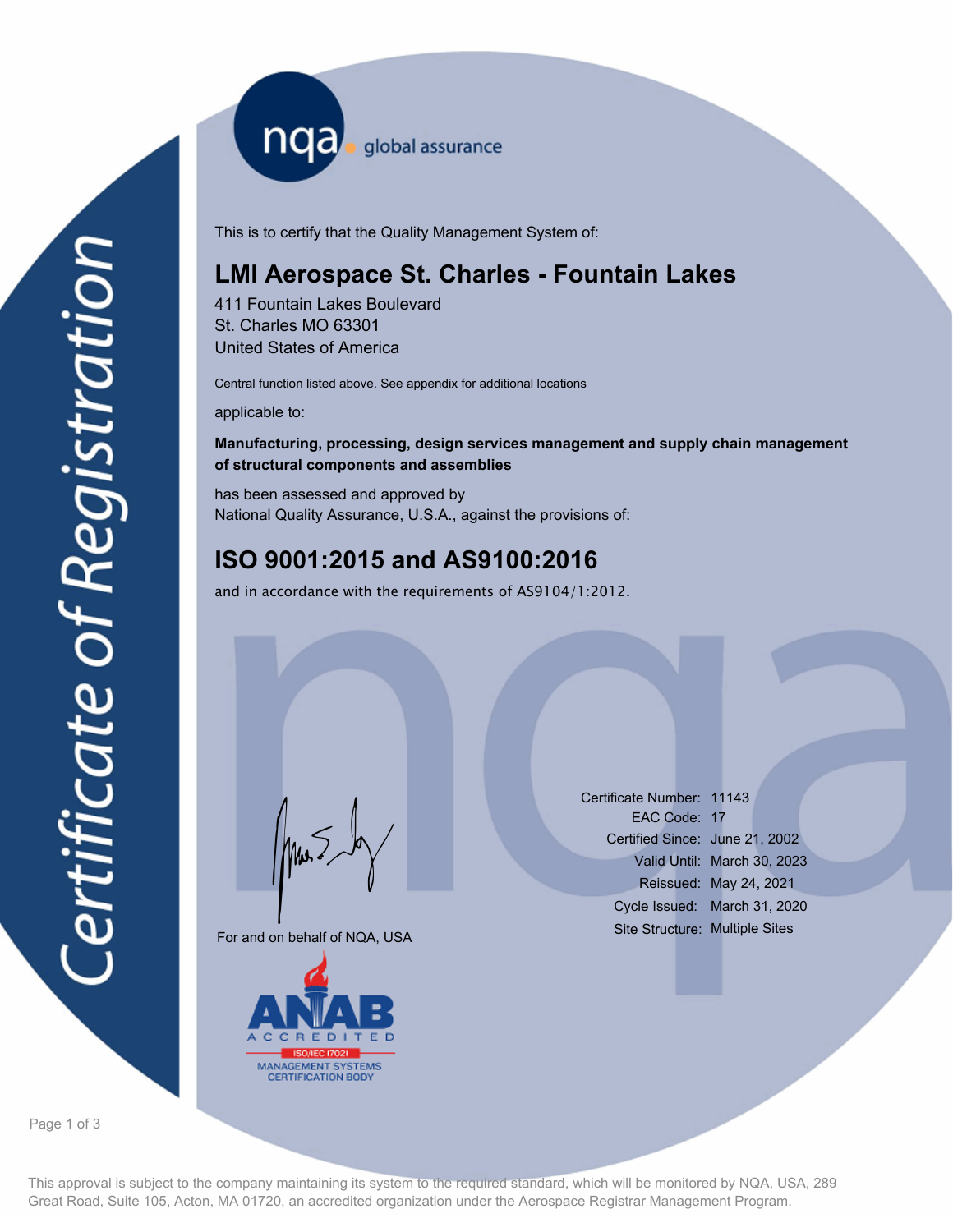nqa <sub>global assurance</sub>

Appendix to Certificate Number: 11143

## **Includes Facilities Located at:**

#### **LMI Aerospace St. Charles - Fountain Lakes**

Certificate Number 11143 411 Fountain Lakes Boulevard St. Charles MO 63301 United States of America

#### **LMI Aerospace St. Charles - Hwy 94**

Certificate Number 11143 3030 Highway 94 North St. Charles MO 63301 United States of America

### **LMI Aerospace St. Charles - Mueller Road Manufacturing of structural components**

Certificate Number 11143 3600 Mueller Rd. St. Charles MO 63301 United States of America

#### **LMI Aerospace Auburn**

Certificate Number 11143 101 Western Avenue NW Auburn WA 98001 United States of America

Corporate oversite facilities, conducts supply chain management and design services management, at the Fountain Lakes headquarters site

Manufacturing and processing of structural components

Manufacture of structural components and assemblies

> Certified Since: June 21, 2002 Valid Until: March 30, 2023 Reissued: May 24, 2021 Cycle Issued: March 31, 2020

Page 2 of 3

This approval is subject to the company maintaining its system to the required standard, which will be monitored by NQA, USA, 289 Great Road, Suite 105, Acton, MA 01720, an accredited organization under the Aerospace Registrar Management Program.